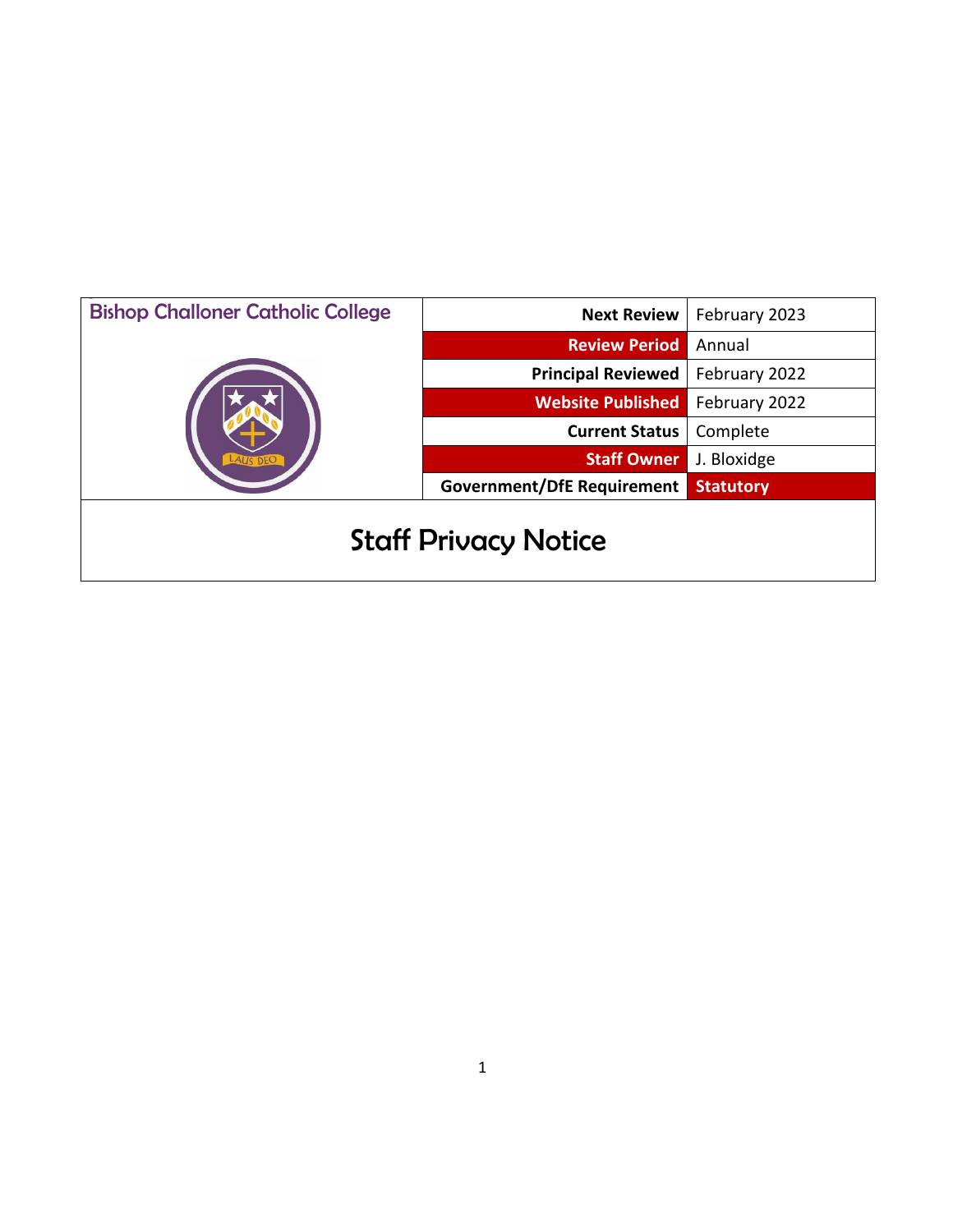### 1. **Scope**

All data subjects whose personal data is collected, in line with the requirements of the GDPR.

### 2. **Responsibilities**

- 2.1 The Data Protection Officer is responsible for ensuring that this notice is made available to data subjects prior to Bishop Challoner Catholic College collecting or processing their personal data.
- 2.2 All governors, employees and volunteers of Bishop Challoner Catholic College who interact with data subjects are responsible for ensuring that this notice is drawn to the data subject's attention and their consent to the processing of their data is secured.

### 3. **Privacy notice**

### 3.1 **Who are we?**

3.2 Bishop Challoner Catholic College is a secondary education Voluntary Aided school based in Kings Heath, Birmingham, with a student roll of around 1300, including approximately 250 sixth form students. Students range in age from 11 to 18 years old. The school's curriculum, in all aspects, reflects the fact that Christ is the focal point in a Catholic School, and aims to enable all young people to develop their full potential – spiritually, morally and academically. Currently the school has just over 200 employees.

Our Data Protection Officer, James Bloxidge, can be contacted via:

[j.bloxidge@bishopchalloner.bham.sch.uk](mailto:j.bloxidge@bishopchalloner.bham.sch.uk) 0121 444 4161

The personal data we would like to collect from/process on you is:

- Source (where Bishop Challoner Catholic College obtained the personal data from if it has not been collected directly from you, the data subject.
- Personal data type:
	- **Performance details**
	- **Fingerprint/Cashless Catering**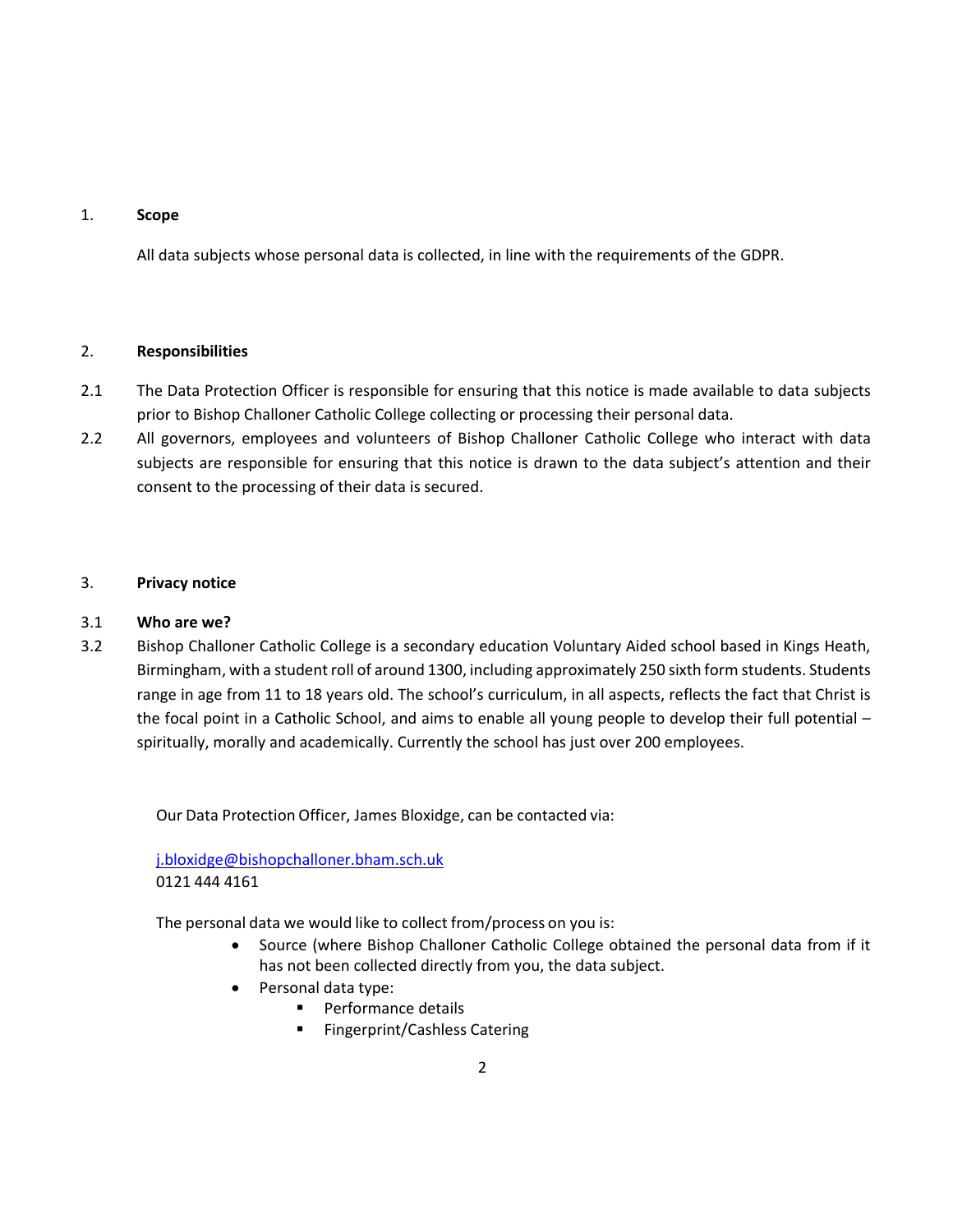- Contact Information
- Pictures/Photographs/Recordings
- **•** DBS/Safe Guarding information
- **Insurances**
- Contact Information
- **Nedical Records**
- **Tax/Finances**
- **Employment history/Qualifications/Pay**

The personal data we collect will be used for the following purposes:

- Administering your employment with Bishop Challoner Catholic College.
- Enabling payment of wages/salary with appropriate deductions.
- Administering tax, national insurance and other agreed deductionsfrom income.

Our legal basis for processing for the personal data:

- Performance of a contract, namely a contract of employment.
- Compliance with legal obligations to ensure all appropriate tax and national insurance payments are made.

Any legitimate interests pursued by us, or third parties we use, are as follows:

To enable us to make appropriate wages/salary deductions on your behalf.

The special categories of personal data concerned are:

- Trade union membership (if applicable)
- Ethnic origin (if applicable)
- Religious beliefs (if applicable)
- Biometric data (if applicable)
- Health data
- Criminal record/convictions(if applicable)

### 3.3 **Consent**

As we not relying on consent as the legal basis for processing your data we do not need to seek your permission to processthe data. By issuing this notice to you we are fulfilling our legal duty to inform you that the processing is taking place.

### 3.4 **Disclosure**

Bishop Challoner Catholic College will not pass on your personal data to third parties without first obtaining your consent. The following third parties will receive your personal data for the following purpose(s) as part of the processing activities: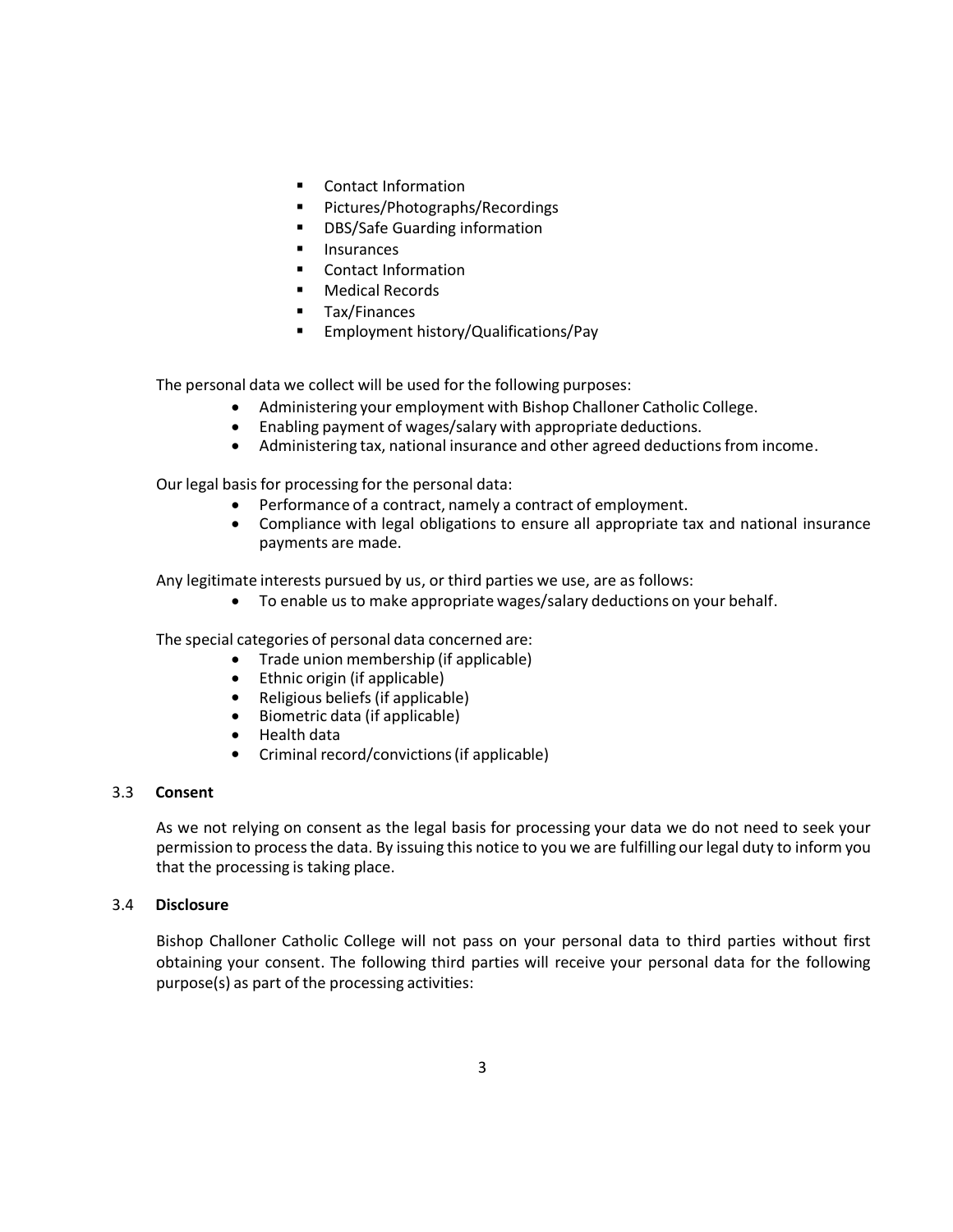| Organisation and location, including any third<br>country (non-EU) international organisations | Safeguards in place to protect your<br>personal data |
|------------------------------------------------------------------------------------------------|------------------------------------------------------|
| Local Authority                                                                                | Company is GDPR compliant                            |
| Securus                                                                                        | Company is GDPR compliant                            |
| <b>School Comms</b>                                                                            | Company is GDPR compliant                            |
| <b>SIMs</b>                                                                                    | Company is GDPR compliant                            |

### 3.5 **Retention period**

Bishop Challoner Catholic College will process personal data for the tenure of the staff member's employment and will store the personal data for 6 years following the termination of employment.

#### 3.6 **Your rights as a data subject**

At any point while we are in possession of or processing your personal data, you, the data subject, have the following rights:

- Right of access you have the right to request a copy of the information that we hold about you.
- Right of rectification you have a right to correct data that we hold about you that is inaccurate or incomplete.
- Right to be forgotten in certain circumstances you can ask for the data we hold about you to be erased from our records.
- Right to restriction of processing where certain conditions apply to have a right to restrict the processing.
- Right of portability you have the right to have the data we hold about you transferred to another organisation.
- Right to object you have the right to object to certain types of processing, such as direct marketing.
- Right to object to automated processing, including profiling you also have the right to be subject to the legal effects of automated processing or profiling.
- Right to judicial review: in the event that Bishop Challoner Catholic College refuses your request under rights of access, we will provide you with a reason as to why. You have the right to complain as outlined in clause 3.7 below.

All of the above requests will be forwarded on should there be a third party involved in the processing of your personal data.

### 3.7 **Complaints**

In the event that you wish to make a complaint about how your personal data is being processed by Bishop Challoner Catholic College or third parties acting on our behalf, or how your complaint has been handled, you have the right to lodge a complaint directly with the Information Commissioner's Office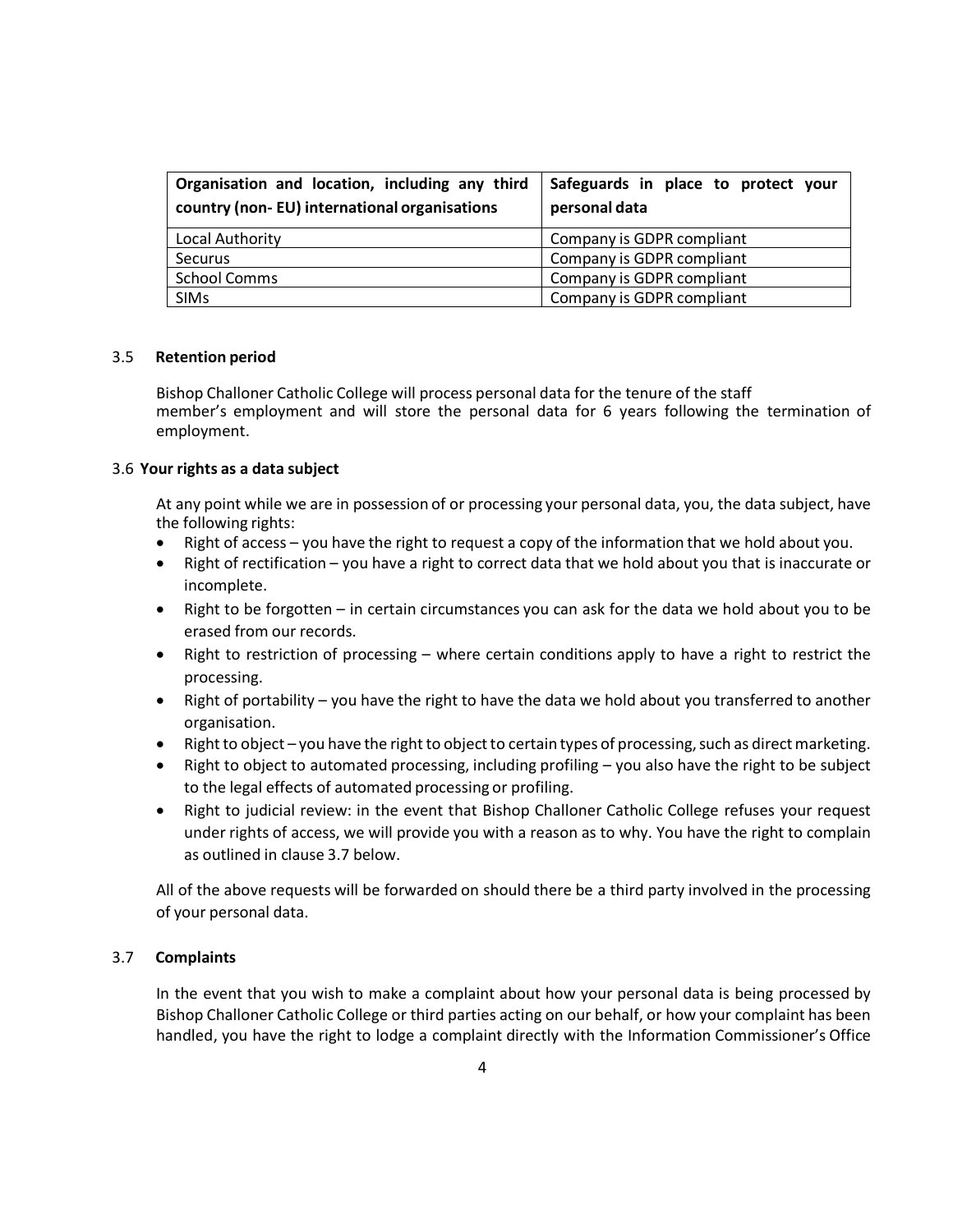and Bishop Challoner Catholic College's Data Protection Officer.

The details for each of these contacts are:

|                      | <b>Supervisory authority contact details</b> | Data Protection Officer contact details  |
|----------------------|----------------------------------------------|------------------------------------------|
| <b>Contact Name:</b> | Information Commissioner's Office            | James Bloxidge                           |
| Address line 1:      | <b>Wycliffe House</b>                        | <b>Bishop Challoner Catholic College</b> |
| Address line 2:      | Water Lane                                   | Institute Road                           |
| Address line 3:      | Wilmslow                                     | Kings Heath                              |
| Address line 4:      | Cheshire                                     | Birmingham                               |
| Address line 5:      | SK9 5AF                                      | <b>B147EG</b>                            |
| Email:               | casework@ico.org.uk                          | j.bloxidge@bishopchalloner.bham.sch.uk   |
| Telephone:           | 0303 123 1113 (local rate)                   | 0121 444 4161                            |

### 3.8 **Privacy statement**

Read more about how and why we use your data below.

### **4. Online privacy statement**

### Personal data

Under the EU's General Data Protection Regulation (GDPR) personal data is defined as:

"any information relating to an identified or identifiable natural person ('data subject'); an identifiable natural person is one who can be identified, directly or indirectly, in particular by reference to an identifier such as a name, an identification number, location data, an online identifier or to one or more factors specific to the physical, physiological, genetic, mental, economic, cultural or social identity of that natural person".

### How we use your information

This privacy notice tells you how we, Bishop Challoner Catholic College,will collect and use your personal data.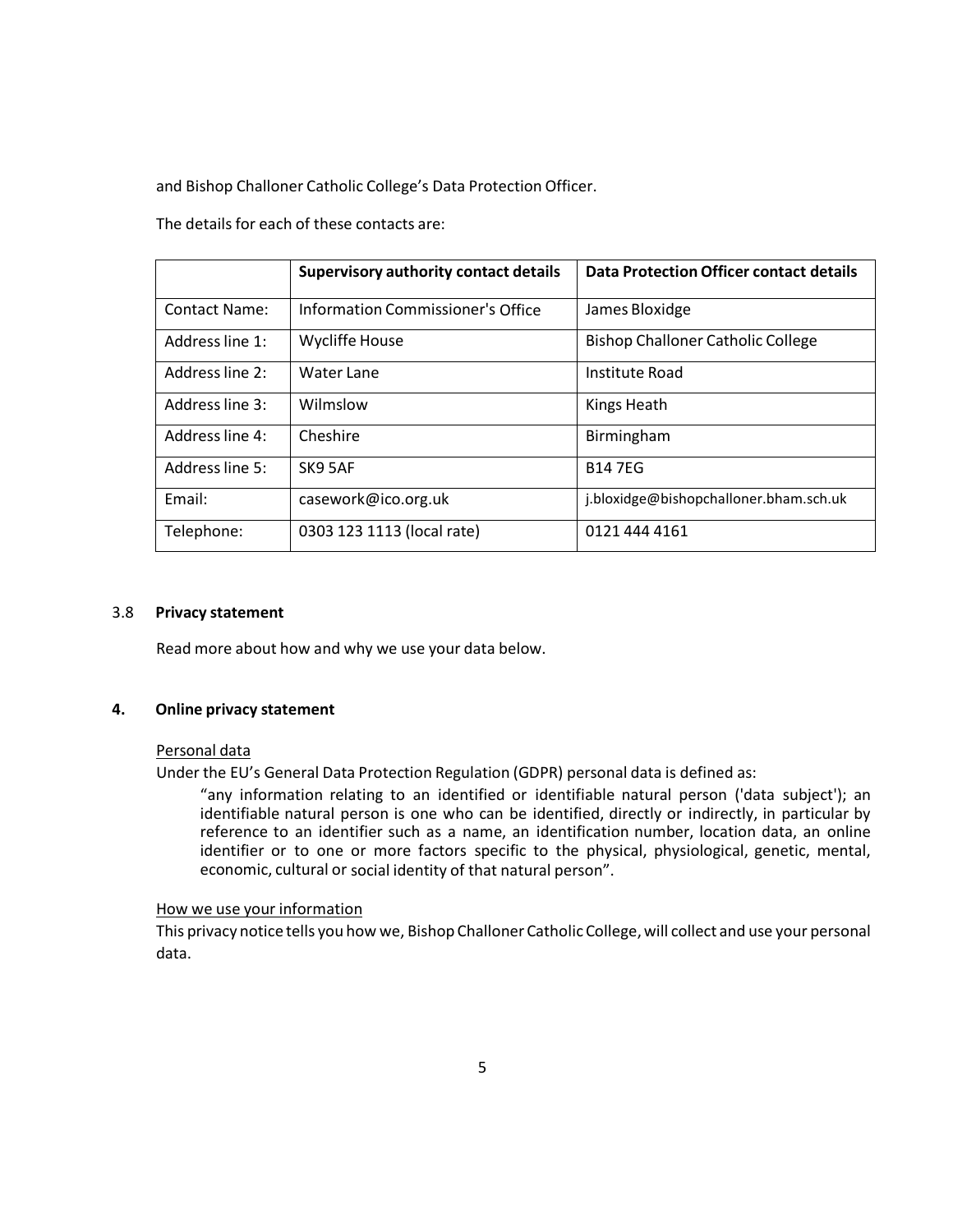### Why does Bishop Challoner Catholic College need to collect and store personal data?

In order for us to provide you with employment we need to collect personal data for correspondence, legal and safeguarding purposes. In any event, we are committed to ensuring that the information we collect and use is appropriate for this purpose, and does not constitute an invasion of your privacy. In terms of being contacted for marketing purposes we would contact you for additional consent.

### Will Bishop Challoner Catholic College share my personal data with anyone else?

We may pass your personal data on to third-party service providers contracted to Bishop Challoner Catholic College in the course of dealing with you. Any third parties that we may share your data with are obliged to keep your details securely, and to use them only to fulfil the service they provide you on our behalf. When they no longer need your data to fulfil this service, they will dispose of the details in line with our own procedures. If we wish to pass your sensitive personal data onto a third party we will only do so once we have obtained your consent, unless we are legally required to do otherwise.

### How will Bishop Challoner Catholic College use the personal data it collects about me?

Bishop Challoner Catholic College will process (collect, store and use) the information you provide in a manner compatible with the EU's General Data Protection Regulation (GDPR). We will endeavour to keep your information accurate and up-to-date, and not keep it for longer than is necessary. Bishop Challoner Catholic College is required to retain information in accordance with the law, such as information needed for income tax and audit purposes. How long certain kinds of personal data should be kept may also be governed by specific business-sector requirements and agreed practices. Personal data may be held in addition to these periods depending on individual business needs.

### Under what circumstances will Bishop Challoner Catholic College contact me?

Our aim is not to be intrusive, and we undertake not to ask irrelevant or unnecessary questions. Moreover, the information you provide will be subject to rigorous measures and procedures to minimise the risk of unauthorised access or disclosure.

### Can I find out the personal data that Bishop Challoner Catholic College holds about me?

Bishop Challoner Catholic College at your request, can confirm what informationwe hold about you and how it is processed. If Bishop Challoner Catholic College does hold personal data about you, you can request the following information:

- Identity and the contact details of the person or organisation that has determined how and why to process your data.
- Contact details of the data protection officer, where applicable.
- The purpose of the processing as well as the legal basis for processing.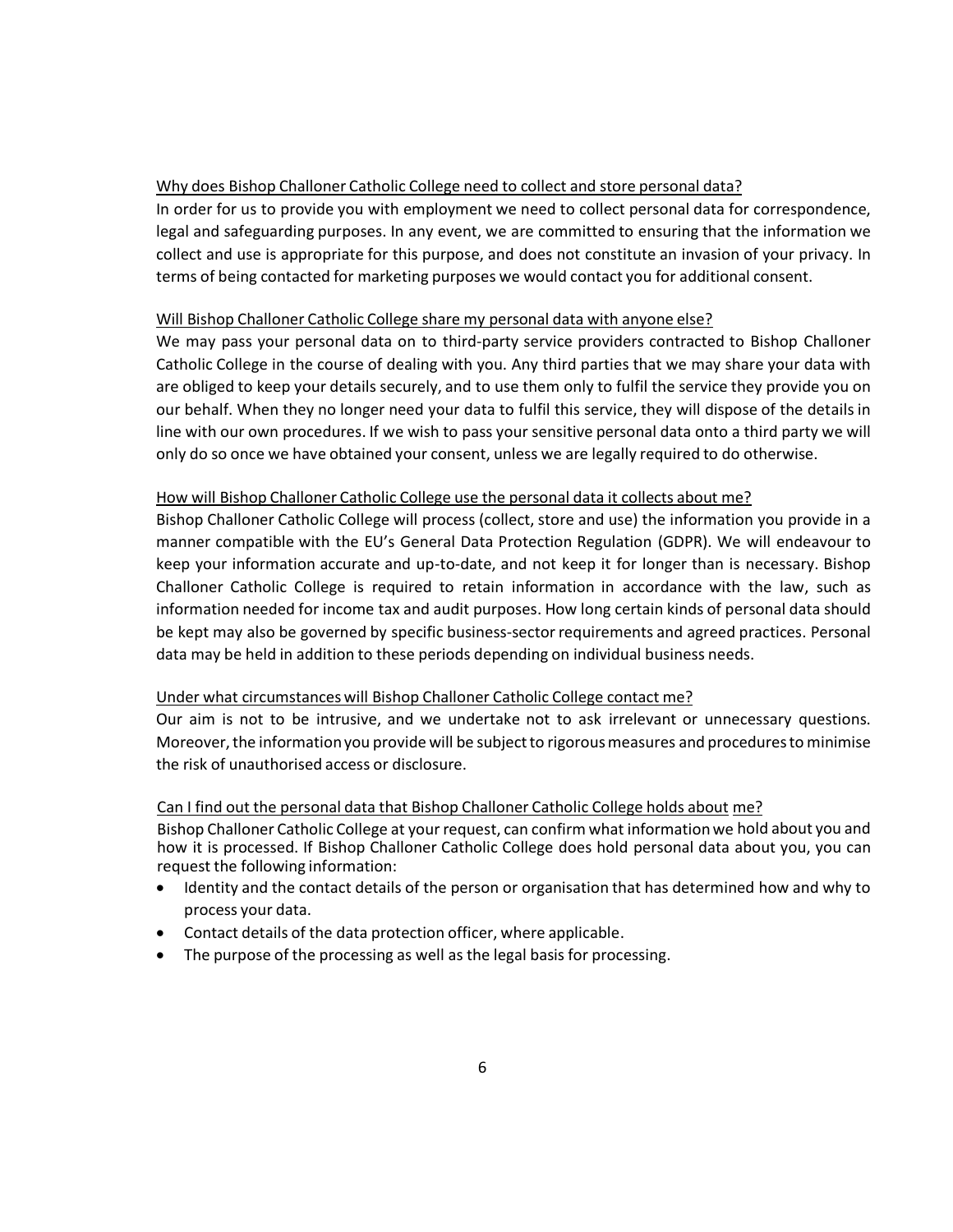- If the processing is based on the legitimate interests of Bishop Challoner Catholic College or a third party, information about those interests.
- The categories of personal data collected, stored and processed.
- Recipient(s) or categories of recipients that the data is/will be disclosed to.
- If we intend to transfer the personal data to a third country or international organisation, information about how we ensure this is done securely. The EU has approved sending personal data to some countries because they meet a minimum standard of data protection. In other cases, we will ensure there are specific measures in place to secure your information.
- How long the data will be stored.
- Details of your rights to correct, erase, restrict or object to such processing.
- Information about your right to withdraw consent at any time.
- How to lodge a complaint with the supervisory authority.
- Whether the provision of personal data is a statutory or contractual requirement, or a requirement necessary to enter into a contract, as well as whether you are obliged to provide the personal data and the possible consequences of failing to provide such data.
- The source of personal data if it was not collected directly from you.
- Any details and information of automated decision making, such as profiling, and any meaningful information about the logic involved, as well as the significance and expected consequences of such processing.

## What forms of ID will I need to provide in order to access this?

Bishop Challoner Catholic College accepts the following forms of ID when information on your personal data is requested (one of):

- o current passport bearing a photograph and signature.
- o driving license bearing a photograph and signature.

If you do not hold a current passport or driving license two copies of other identification documentsmay be accepted as an alternative, such as:

- o birth certificate;
- o utility bill from preceding three months bearing current address;
- o current vehicle registration document;
- o bank statement from preceding three months;
- o current rent book.